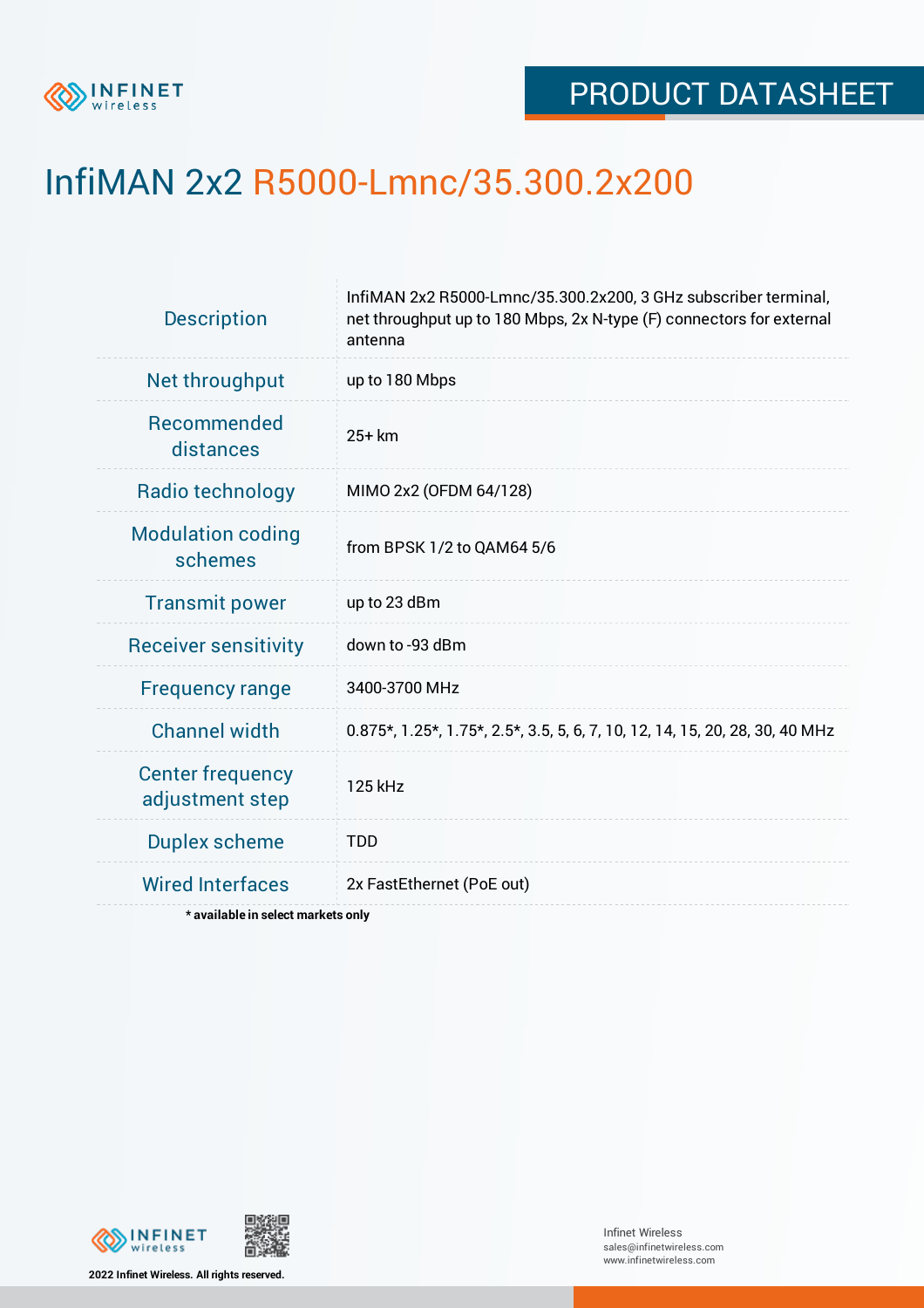

# InfiMAN 2x2 R5000-Lmnc/35.300.2x200

| <b>Consumption</b>         | up to 15 W                                                                                                                                                                                                                                                                                                                   |               |                |                 |                      |  |  |
|----------------------------|------------------------------------------------------------------------------------------------------------------------------------------------------------------------------------------------------------------------------------------------------------------------------------------------------------------------------|---------------|----------------|-----------------|----------------------|--|--|
| <b>Power options</b>       | 110-240 VAC @ 50/60 Hz, +956 VDC                                                                                                                                                                                                                                                                                             |               |                |                 |                      |  |  |
| <b>Outdoor Unit (ODU)</b>  | 240 x 240 x 50 mm, 1.6 kg                                                                                                                                                                                                                                                                                                    |               |                |                 |                      |  |  |
|                            |                                                                                                                                                                                                                                                                                                                              |               |                |                 |                      |  |  |
| <b>Part Number Options</b> | Prefix                                                                                                                                                                                                                                                                                                                       | Freq.<br>Band | <b>Bitrate</b> | Output<br>Power | Capacity             |  |  |
|                            | R5000-Lmnc                                                                                                                                                                                                                                                                                                                   | 35            | 300            | 2x200           | 8<br>20<br>50<br>300 |  |  |
| <b>Part Number Example</b> | R5000-Lmnc/35.300.2x200 50                                                                                                                                                                                                                                                                                                   |               |                |                 |                      |  |  |
| <b>Packing List</b>        | - Outdoor unit R5000-Lmnc/35.300.2x200 - 1 pcs.<br>- Power Supply IDU-CPE(48V) - 1 pcs.<br>- Power Cord - 1 pcs.<br>- Cable Gland - 2 pcs.<br>- Standard RJ-45 connector - 2 pcs.<br>- Shielded RJ-45 connector - 1 pcs.<br>- RJ-45 Plug Cap - 1 pcs.<br>- MONT-KIT-85 Mounting kit - 1 pcs.<br>- Quick Start Guide - 1 pcs. |               |                |                 |                      |  |  |



**2022 Infinet Wireless. All rights reserved.**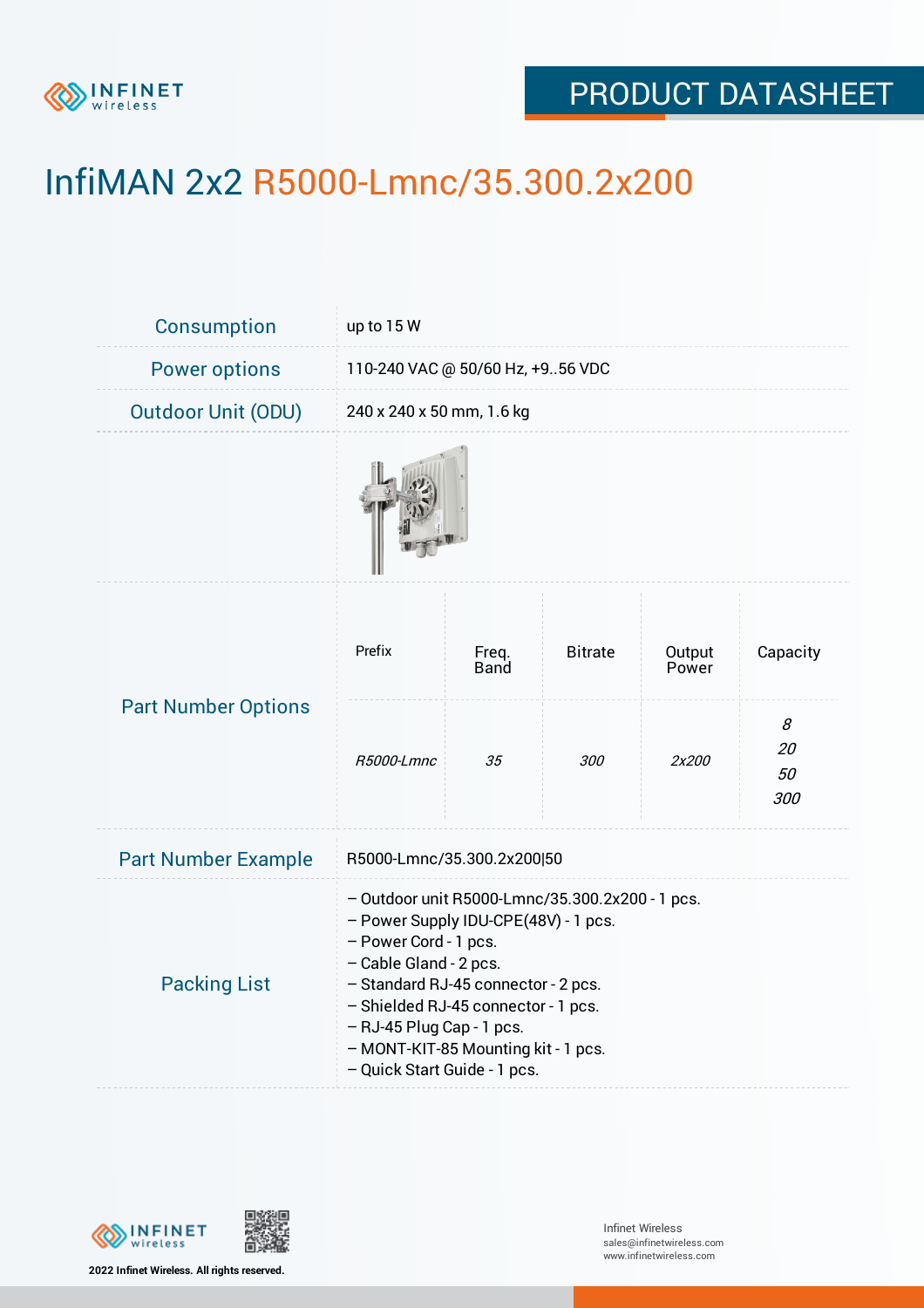

# InfiMAN 2x2 R5000-Lmnc/35.300.2x200

### Features

#### **RADIO**

- **Voice/RTP Aware Superpacketing**
- **DFS**
- **Automatic Bitrate Control** Þ
- Þ **Automatic Transmit Power Control**
- Þ **Automatic Distance Learning**
- Þ **Channel Time Adjustment**
- Þ **Spectrum Analyzer mode**
- Þ **Channel testing tools**

#### **NETWORKING**

- **Ethernet-over-IP and IP-over-IP tunneling**
- Þ **ARP protocol support**
- Þ **MAC/IP filtering**
- Þ **Full-fledged 2nd layer switch**
- Þ **RIPv2 / OSPFv2 /static routing**
- ۱ **L2/L3 Firewall**
- ١ **NAT (multipool, H.323-aware)**
- **DHCP client/server/relay**

#### **MANAGEMENT FEATURES**

- **Various Management Protocols: HTTPS, HTTP, Telnet, SSH, SNMP v1/2c/3 (MIB-II and proprietary MIBs)**
- **Graphical User Interface**
- **LED Indication: power status, wireless and wired link status, signal level**
- **Antenna alignment tool**
- ٠ **Automatic software update**
- **Online monitoring with proprietary EMS InfiMONITOR.**

### **QUALITY-OF-SERVICE**

- **17 priority queues**
- **IEEE 802.1p support**
- **IP TOS / DiffServ support**
- ٠ **Full voice support**
- **Traffic limiting (absolute, relative, mixed)** ٠
- **Traffic redirection**